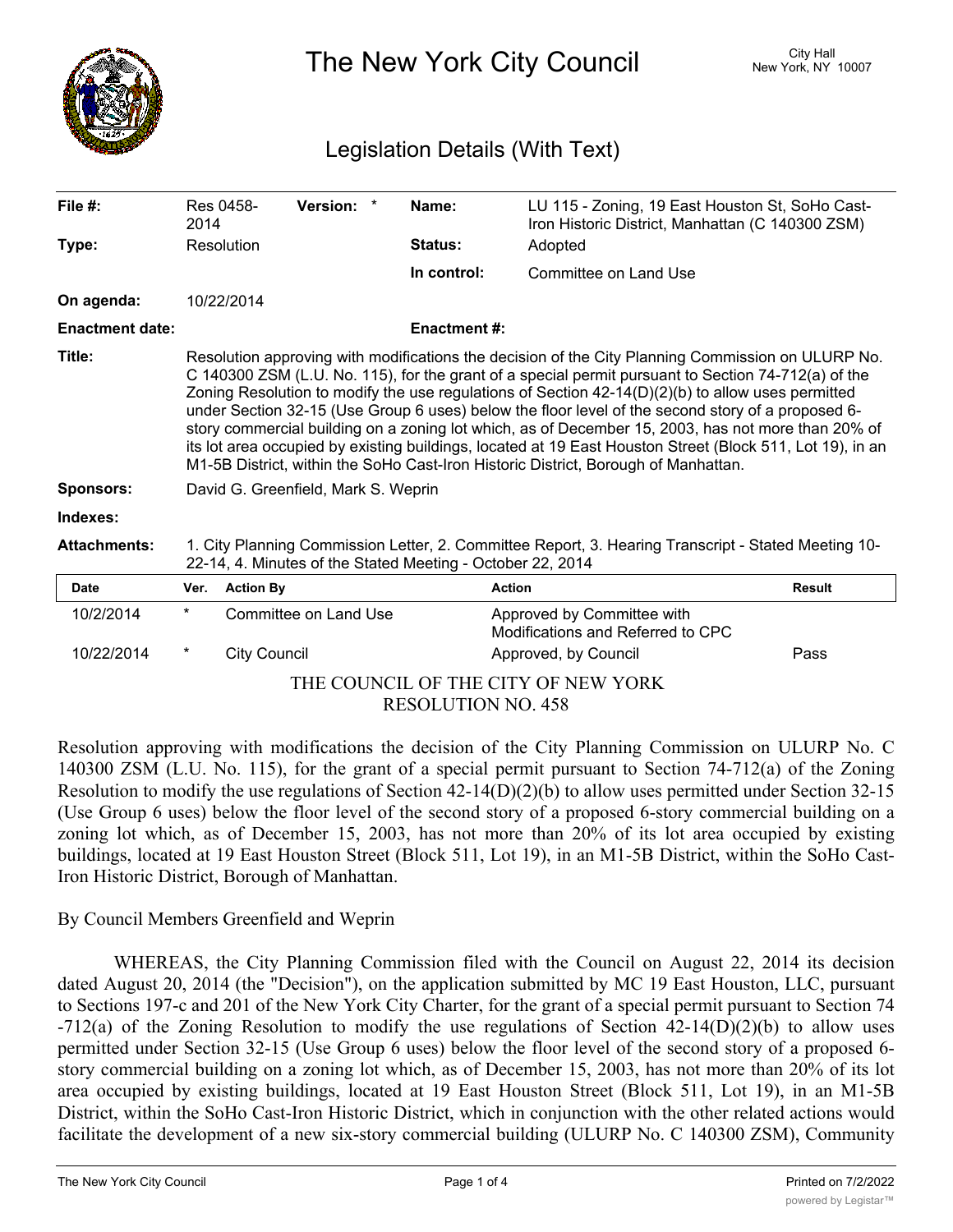#### **File #:** Res 0458-2014, **Version:** \*

District 2, Borough of Manhattan (the "Application");

WHEREAS**,** the Application is related to applications C 140301 ZSM (L.U. No. 116), a special permit pursuant to Section 74-712(b) to modify the height and setback requirements of Section 43-43; C 140302 ZSM (L.U. No. 117), a special permit pursuant to Section 74-922 to allow large retail establishments (Use Group 6 and/or Use Group 10A) with no limitation on floor area per establishment, as modified; and C 140299 PPM (L.U. No. 118), a disposition of city-owned property;

WHEREAS, the Decision is subject to review and action by the Council pursuant to Section 197-d(b)(3) of the City Charter;

WHEREAS, the City Planning Commission has made the findings required pursuant to Section 74-712 (a) of the Zoning Resolution of the City of New York;

WHEREAS, upon due notice, the Council held a public hearing on the Decision and Application on September 16, 2014;

WHEREAS, the Council has considered the land use implications and other policy issues relating to the Decision and Application; and

WHEREAS, the Council has considered the relevant environmental issues including the negative declaration (CEQR No. 14DME001M) issued on March 10, 2014 (the "Negative Declaration") and the CEQR Technical Memorandum dated October 16, 2014 (the "Technical Memorandum");

#### RESOLVED:

The Council finds that the action described herein will have no significant impact on the environment as set forth in the Negative Declaration and the Technical Memorandum.

Pursuant to Sections 197-d and 200 of the City Charter and on the basis of the Decision and Application, and based on the environmental determination and consideration described in this report, C 140300 ZSM, and incorporated by reference herein, the Council approves the Decision with modifications and subject to the following conditions:

Matter in strikeout is old, to be deleted by the City Council; Matter in **bold underline** is new, to be added by the City Council.

1. The property that is the subject of this application (C 140300 ZSM) shall be developed in size and arrangement substantially in accordance with the dimensions, specifications and zoning computations indicated on the following approved plans, prepared by S9, an affiliate of Perkins Eastman Architects, PC, filed with this application and incorporated in this resolution:

| Dwg. No.<br>$Z - 001.00$ | Title<br>Zoning Analysis | Last Date Revised<br><b>August 4, 2014 October 22, 2014</b> |
|--------------------------|--------------------------|-------------------------------------------------------------|
| $Z-100.00$               | Site Plan                | August 18, 2014                                             |
| $Z - 101.00$             | Cellar Floor Plan        | <b>August 4, 2014 October 22, 2014</b>                      |
| $Z - 102.00$             | Ground Floor Plan        | <b>August 4, 2014 October 22, 2014</b>                      |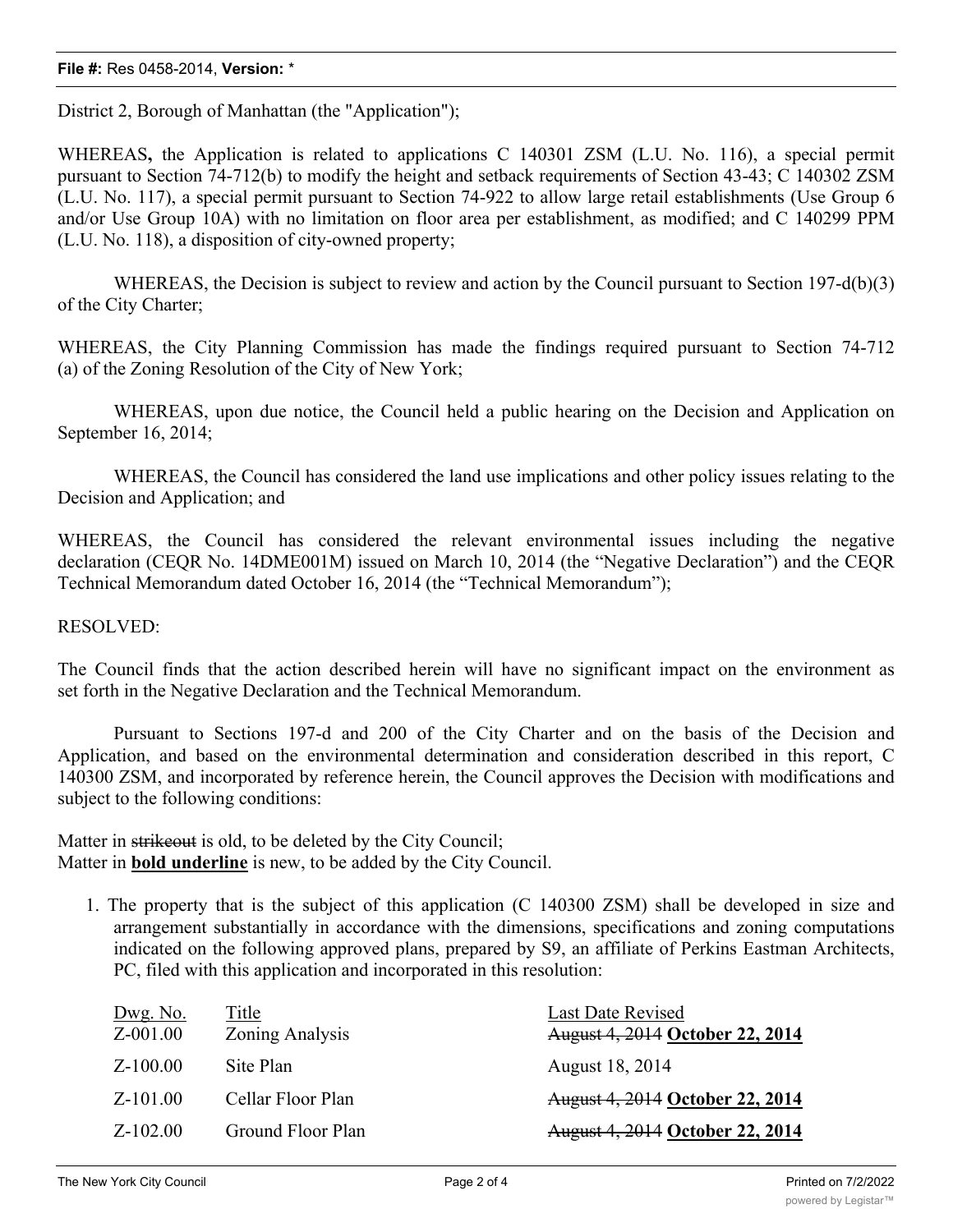| File #: Res 0458-2014, Version: * |                          |                                        |  |  |  |  |  |
|-----------------------------------|--------------------------|----------------------------------------|--|--|--|--|--|
| Z-301.00                          | <b>Building Sections</b> | <b>August 4, 2014 October 22, 2014</b> |  |  |  |  |  |
| $Z - 302.00$                      | <b>Building Section</b>  | July 15, 2014 October 22, 2014         |  |  |  |  |  |
| Z303.00                           | <b>Building Section</b>  | August 4, 2014 October 22, 2014        |  |  |  |  |  |
| $Z - 303.10$                      | <b>Building Section</b>  | August 4, 2014 October 22, 2014        |  |  |  |  |  |

- 2. Such development shall conform to all applicable provisions of the Zoning Resolution, except for the modifications specifically granted in this resolution and shown on the plans listed above which have been filed with this application. All zoning computations are subject to verification and approval by the New York City Department of Buildings.
- 3. Such development shall conform to all applicable laws and regulations relating to its construction, operating and maintenance.
- 4. In the event the property that is the subject of the application is developed as, sold as, or converted to condominium units, a homeowners' association, or cooperative ownership, a copy of this resolution and the restrictive declaration described below and any subsequent modifications to either document shall be provided to the Attorney General of the State of New York at the time of application for any such condominium, homeowners' or cooperative offering plan and, if the Attorney General so directs, shall be incorporated in full in any offering documents relating to the property.
- 5. All leases, subleases, or other agreements for use or occupancy of space at the subject property shall give actual notice of this special permit to the lessee, sub-lessee or occupant.
- 6. Upon the failure of any party having any right, title or interest in the property that is the subject of this application, or the failure of any heir, successor, assign, or legal representative of such party, to observe any of the covenants, restrictions, agreements, terms or conditions of this resolution the provisions of which shall constitute conditions of the special permit hereby granted, the City Planning Commission may, without the consent of any other party, revoke any portion of or all of said special permit. Such power of revocation shall be in addition to and not limited to any other powers of the City Planning Commission, or of any other agency of government, or any private person or entity. Any such failure or breach of any of the conditions referred to above, may constitute grounds for the City Planning Commission or the City Council, as applicable, to disapprove any application for modification, renewal or extension of the special permit hereby granted.
- 7. Neither the City of New York nor its employees or agents shall have any liability for money damages by reason of the city's or such employee's or agent's action or failure to act in accordance with the provisions of this special permit.

Adopted.

Office of the City Clerk, } The City of New York, } ss.:

I hereby certify that the foregoing is a true copy of a Resolution passed by The Council of The